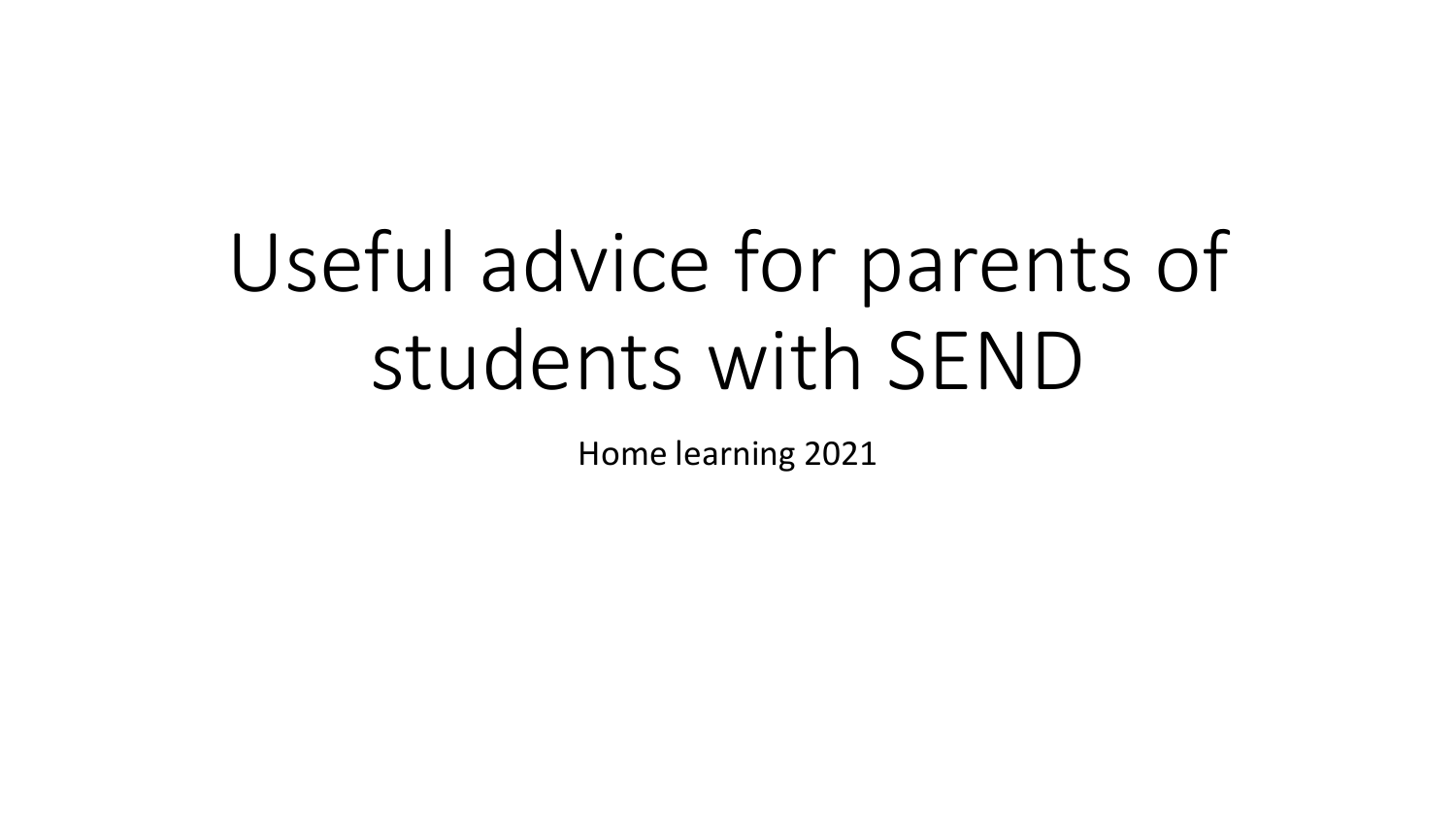## Contact details

#### **SEN Team Leads:**

- **Year 7 – Mrs Tucker – [ANEPC@launcestoncollege.org.uk](mailto:ANEPC@launcestoncollege.org.uk)**
- **Years 8 & 9 – Ms MacDonald – [TAAW@launcestoncollege.org.uk](mailto:TAAW@launcestoncollege.org.uk)**
- **Year 10 & 11 – Mrs Tocknell –[ANJT@launcestoncollege.org.uk](mailto:ANJT@launcestoncollege.org.uk)**
- **Sixth Form – Mrs Tucker – [ANJT@launcestoncollege.org.uk](mailto:ANJT@launcestoncollege.org.uk)**

#### **Deputy Heads of House:**

- **Causley – Mrs Wells – [STFECW@launcestoncollege.org.uk](mailto:STFECW@launcestoncollege.org.uk)**
- **Hepworth – Miss Hart – [STFDJH@launcestoncollege.org.uk](mailto:STFDJH@launcestoncollege.org.uk)**
- **Rescorla – Mrs Scott - [STFRRS@launcestoncollege.org.uk](mailto:STFRRS@launcestoncollege.org.uk)**
- **Trevithick – Mr Butcher - [anpb@launcestoncollege.org.uk](mailto:anpb@launcestoncollege.org.uk)**

#### **Heads of House:**

- **Causley – Mr Daymond – [STFPKD@launcestoncollege.org.uk](mailto:STFPKD@launcestoncollege.org.uk)**
- **Hepworth – Mr Lyle – [STFTL@launcestoncollege.org.uk](mailto:STFTL@launcestoncollege.org.uk)**
- **Rescorla – Miss Hendy – [STFSH@launcestoncollege.org.uk](mailto:STFSH@launcestoncollege.org.uk)**
- **Trevithick – Mrs Thompson – [STFEJT@launcestoncollege.org.uk](mailto:STFEJT@launcestoncollege.org.uk)**

#### **Pastoral Support Workers:**

- **Causley – Mrs Crispin – [causley@launcestoncollege.org.uk](mailto:causley@launcestoncollege.org.uk)**
- **Hepworth – Mrs Brown – [hepworth@launcestoncollege.org.uk](mailto:hepworth@launcestoncollege.org.uk)**
- **Rescorla – Miss Moore - [rescorla@launcestoncollege.org.uk](mailto:rescorla@launcestoncollege.org.uk)**
- **Trevithick – Mrs Rowland - [trevithick@launcestoncollege.org.uk](mailto:trevithick@launcestoncollege.org.uk)**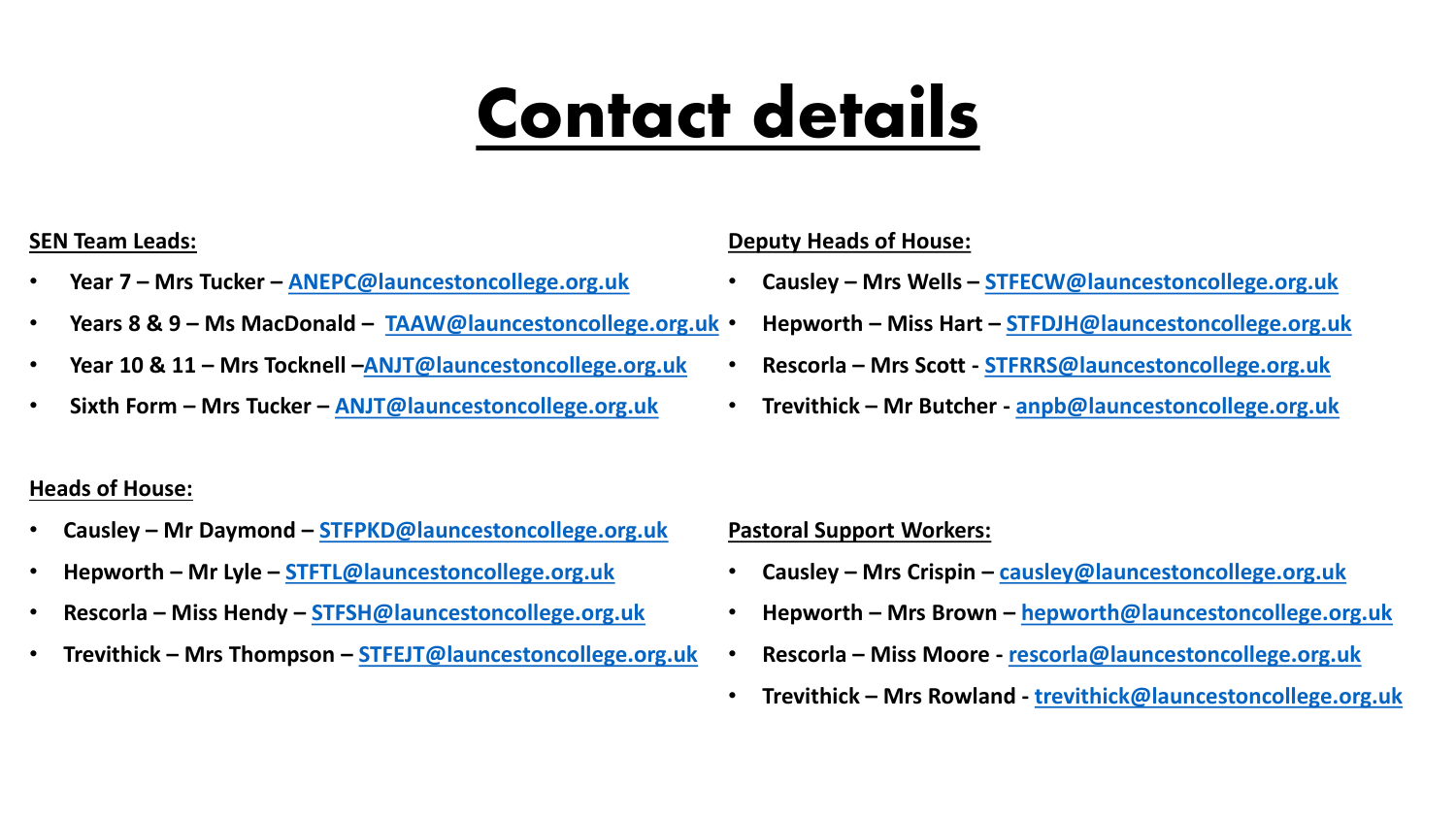### No pressure

- Are you feeling overwhelmed at having to 'teach' your child/ren?
- Not sure what to do when looking at all the information and resources out there?
- Struggling to balance being a parent, working from home and teaching your child?
- Is your child reacting badly to having to learn at home?
- Concerned about too much screen time?
- Not sure how to navigate our remote learning offer?
- Our website gives you lots of advice and we are here to help.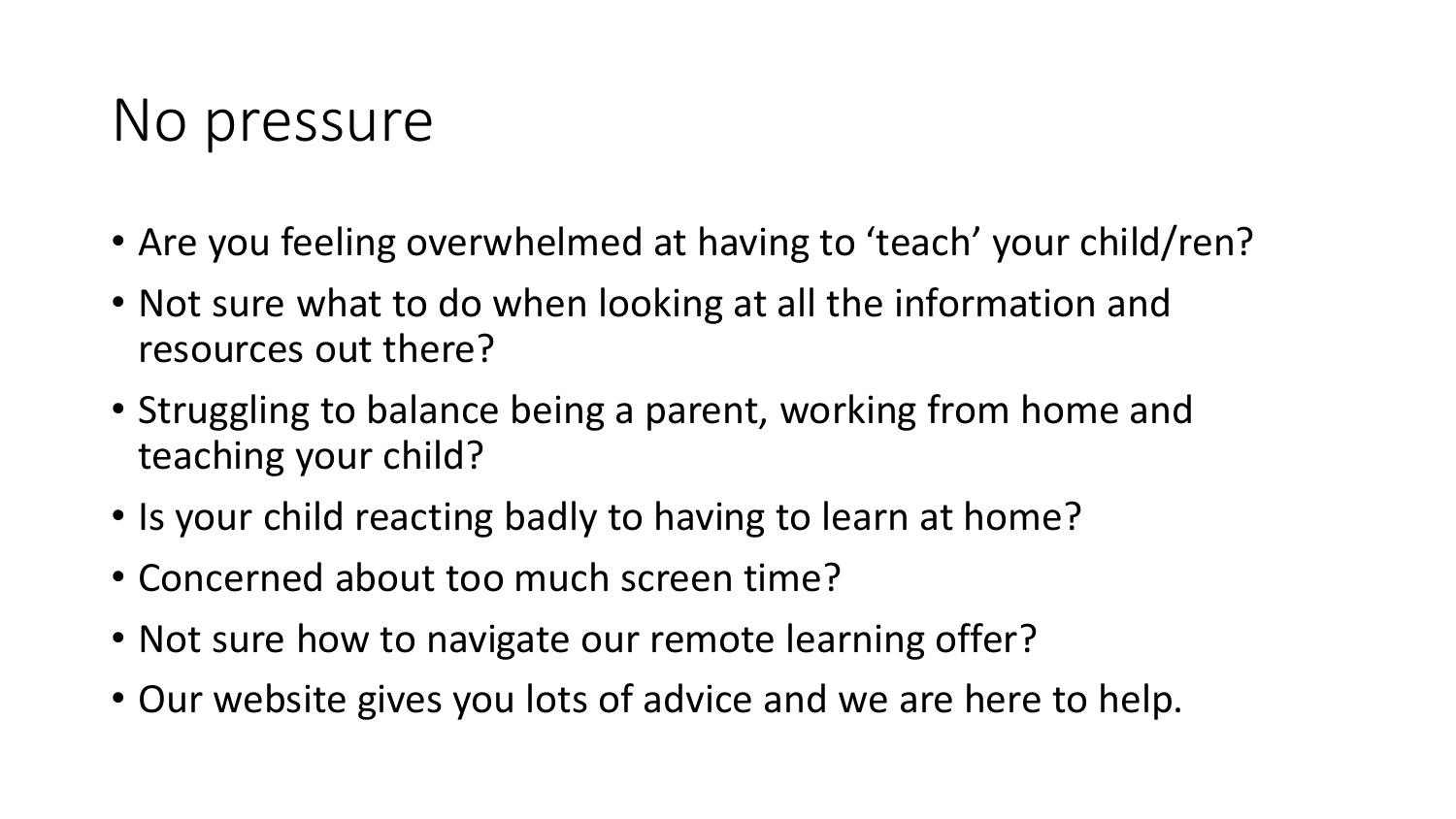### Please know

- No one is judging you
- There is no expectation that students should finish or plough through all the work on the Google Classroom
- This is home learning and not homework
- Students can follow their normal timetable to provide structure to their day
- There will not be any sanctions or 'getting into trouble' when they return to College if they have not managed to do everything
- We understand how hard this is for everyone
- Your families wellbeing is important; be kind to yourselves and each other
- Your child's House team is there to support you all, do contact the tutor or a member of the House team if you feel you need support.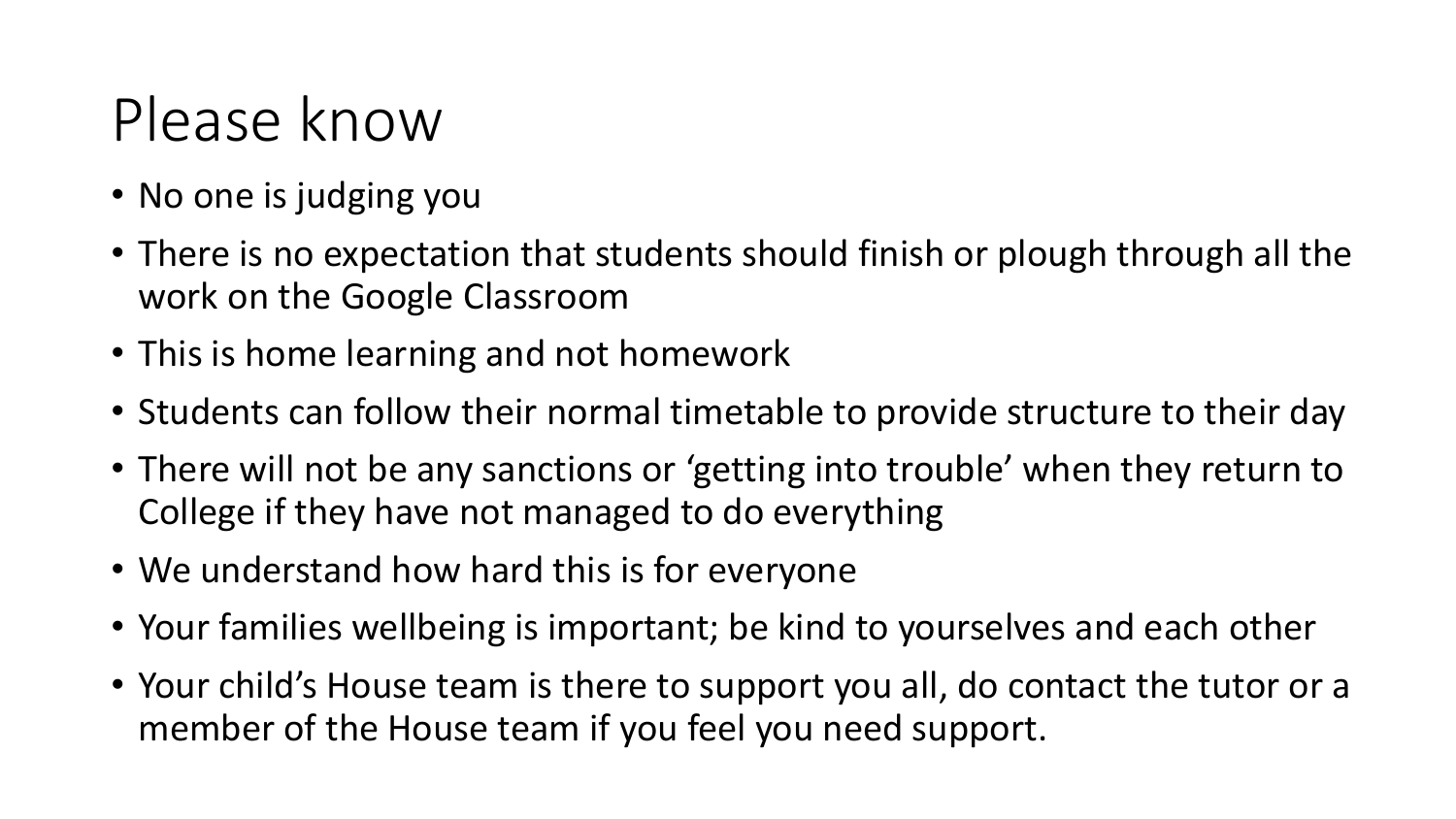### Lessons – messages for students

- Join the Google Meet at the start of every 'Live Lesson' if you can
- Listen to your teachers
- Ask them if you do not understand what to do
- Do as much as you can but do not worry if you do not finish everything
- Aim to finish 10 mins before the end of a lesson so you can have a break
- Step away from the screen, have a movement break, stay hydrated
- Take your normal break and lunchtime
- Let your teacher know if you have struggled so they can better support you next time.
- Do not worry. We are all trying to just find our way.